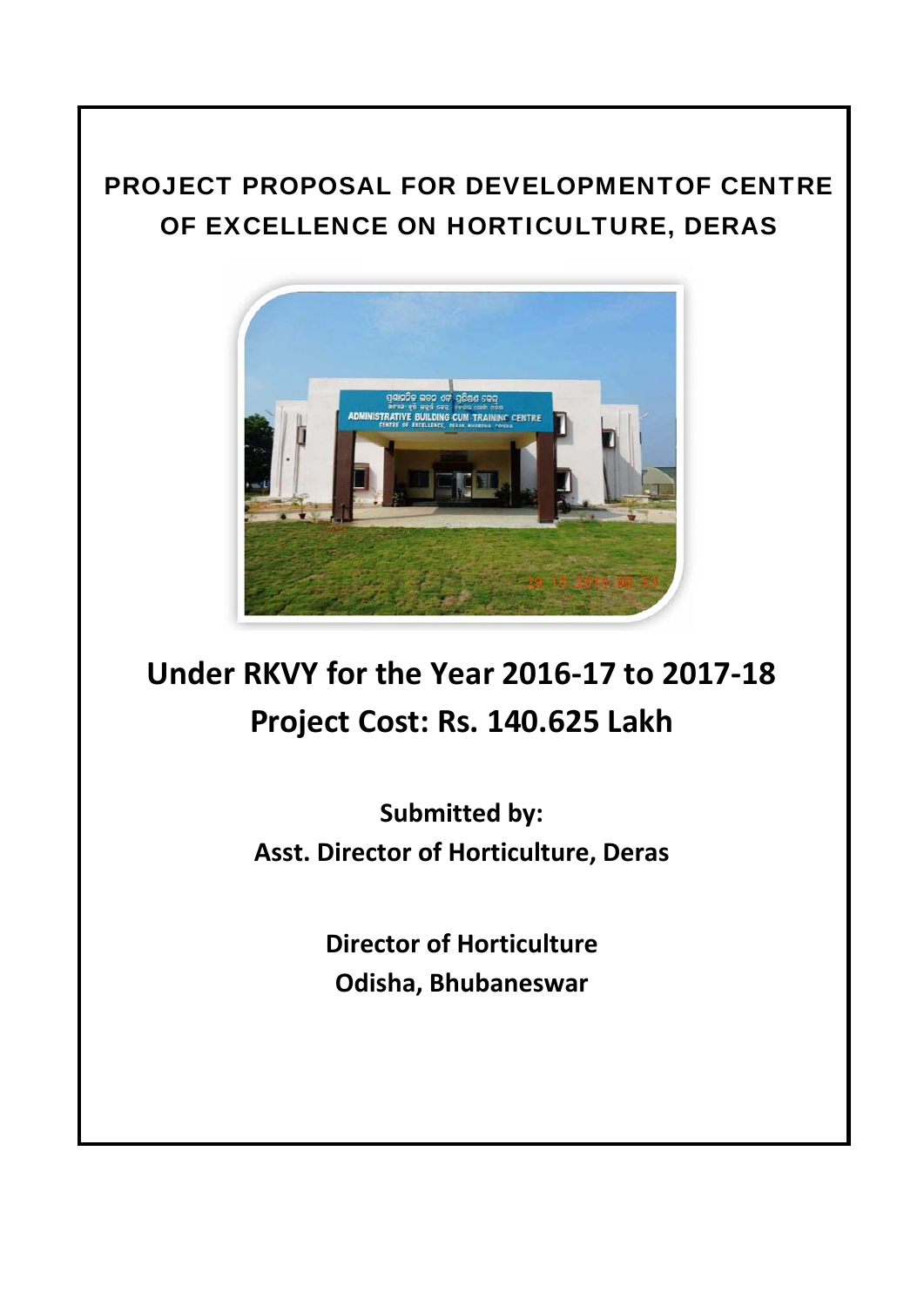# **PROJECT SUMMARY**

| Name of the Project: | <b>PROPOSAL FOR DEVELOPMENT OF CENTRE OF</b><br><b>EXCELLENCE ON HORTICULTURE, DERAS</b>                                                             |
|----------------------|------------------------------------------------------------------------------------------------------------------------------------------------------|
|                      | 1. Civil work: Construction of RCC Drainage &<br>Compound wall.                                                                                      |
|                      | 2. Modification of design of existing poly house and<br>walk-in tunnel                                                                               |
| Of executant         | Name and address: Asst. Director of Horticulture, CoE, Deras, Khordha                                                                                |
| <b>Proposed Work</b> | : Construction of RCC drainage channel with RCC<br>for drainage, boundary wall at CoE, Deras,<br>modification of design of protected structures etc. |
| Source of fund       | : RKVY 2016-17 & 2017-18                                                                                                                             |
| Project cost         | : Rs. 140.625 Lakh                                                                                                                                   |
| Project duration     | 2 Years<br>$\mathbb{Z}^{\mathbb{Z}}$                                                                                                                 |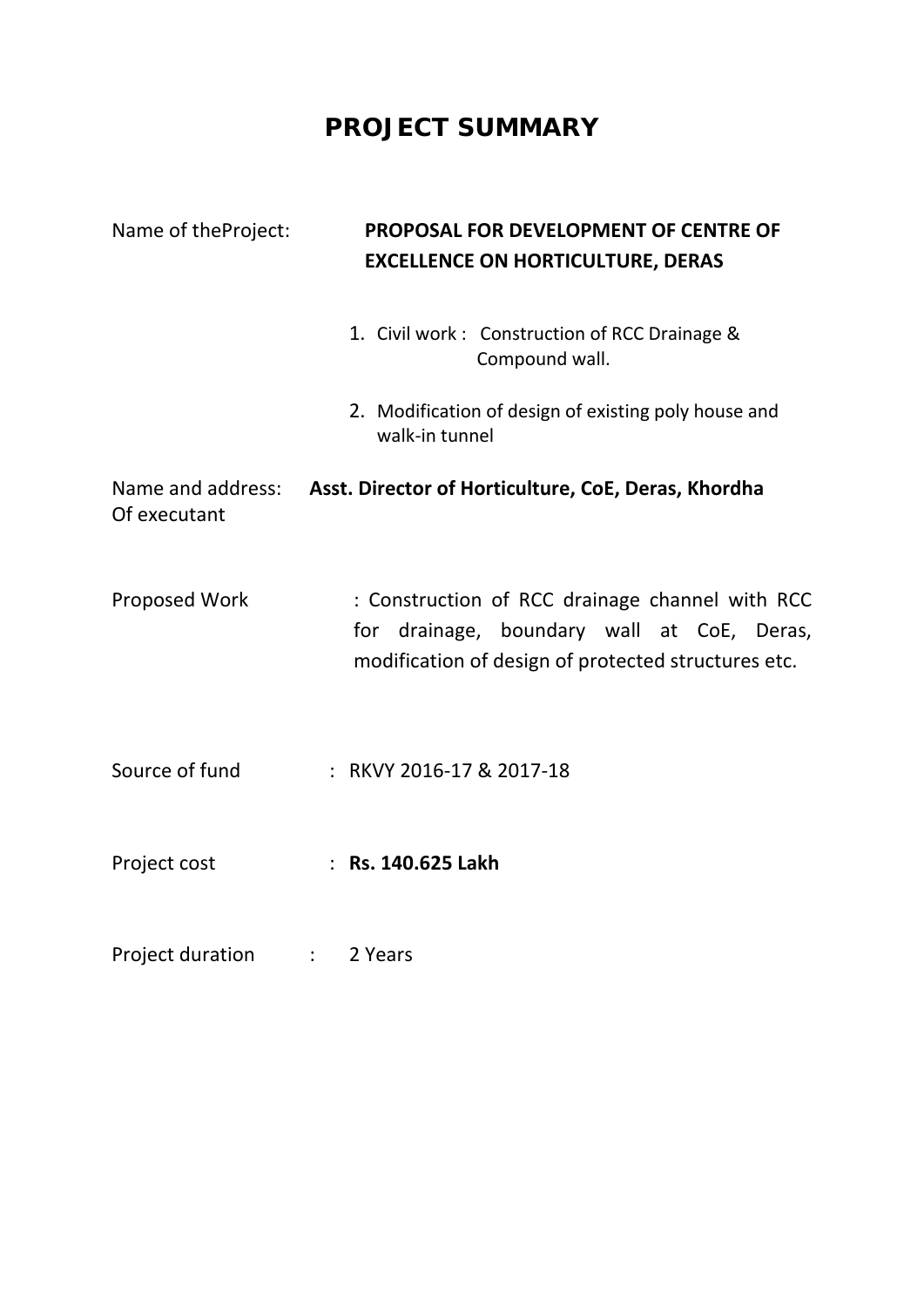#### **1. Back ground / Introduction**

The project proposal for establishment of Centre of Excellence on Horticulture with training centre at Deras was decided in the National Horticulture Conference at New Delhi during the year 2012‐13. Accordingly the project was established under RKVY during the year 2012‐13to 2014‐15 with a financial allocation of Rs. 22.9413 Crore. The objective of the project has been achieved with production of the vegetables, flowers and seedlings of vegetables and papayaunder the protected structures and open condition as well(So far profit of Rs. 1.20 Crore generated). Also, by conducting the training programme in the Training Instituteat Centre of Excellence, Deras, the objective of dissemination knowledge on management of micro irrigation & protected cultivation, Orchard management etc. to the farmers and Horticulture staffs etc.has been achieved.

| <b>Type of Structure</b> | Unit area          | Nos. of      | <b>Total Area</b>          | <b>Remark</b>                       |
|--------------------------|--------------------|--------------|----------------------------|-------------------------------------|
|                          | (Sq.mt)            | structures   | (Sq.mt)                    |                                     |
| Poly-Greenhouses         | 12000<br>3<br>4000 |              | High yielding varieties of |                                     |
|                          |                    |              |                            | vegetables                          |
| Poly-Greenhouses         | 4000               | $\mathbf{1}$ | 4000                       | High yielding varieties of Rose     |
| Poly-Greenhouses         | 2000               | 1            | 2000                       | High yielding varieties of Gerbera. |
| Shade net House          | 4000               | 7            | 28000                      | High yielding varieties of          |
|                          |                    |              |                            | vegetables & semi perennial fruit.  |
| Poly-Tunnel              | 1000               | 24           | 24000                      | High yielding varieties of          |
| houses                   |                    |              |                            | vegetables & flowers.               |
| Greenhouse               | 2000               | 3            | 6000                       | Production of high quality          |
| nurseries                |                    |              |                            | vegetable & flower seedlings.       |
| <b>Total</b>             |                    | 39           | 76000                      |                                     |

#### **Protected structures available in Centre of Excellence, Deras**

#### **Other Infrastructures available;**

- I. Computerized Fertigation and micro‐irrigation system
- II. Modern pack house with cool chamber
- III. Automatic weather Station
- IV. Semi‐automatic greenhouse nursery
- V. Well‐furnished training centre with audio video facilities
- VI. Own website for helping the farmers i.e. www.coederas.com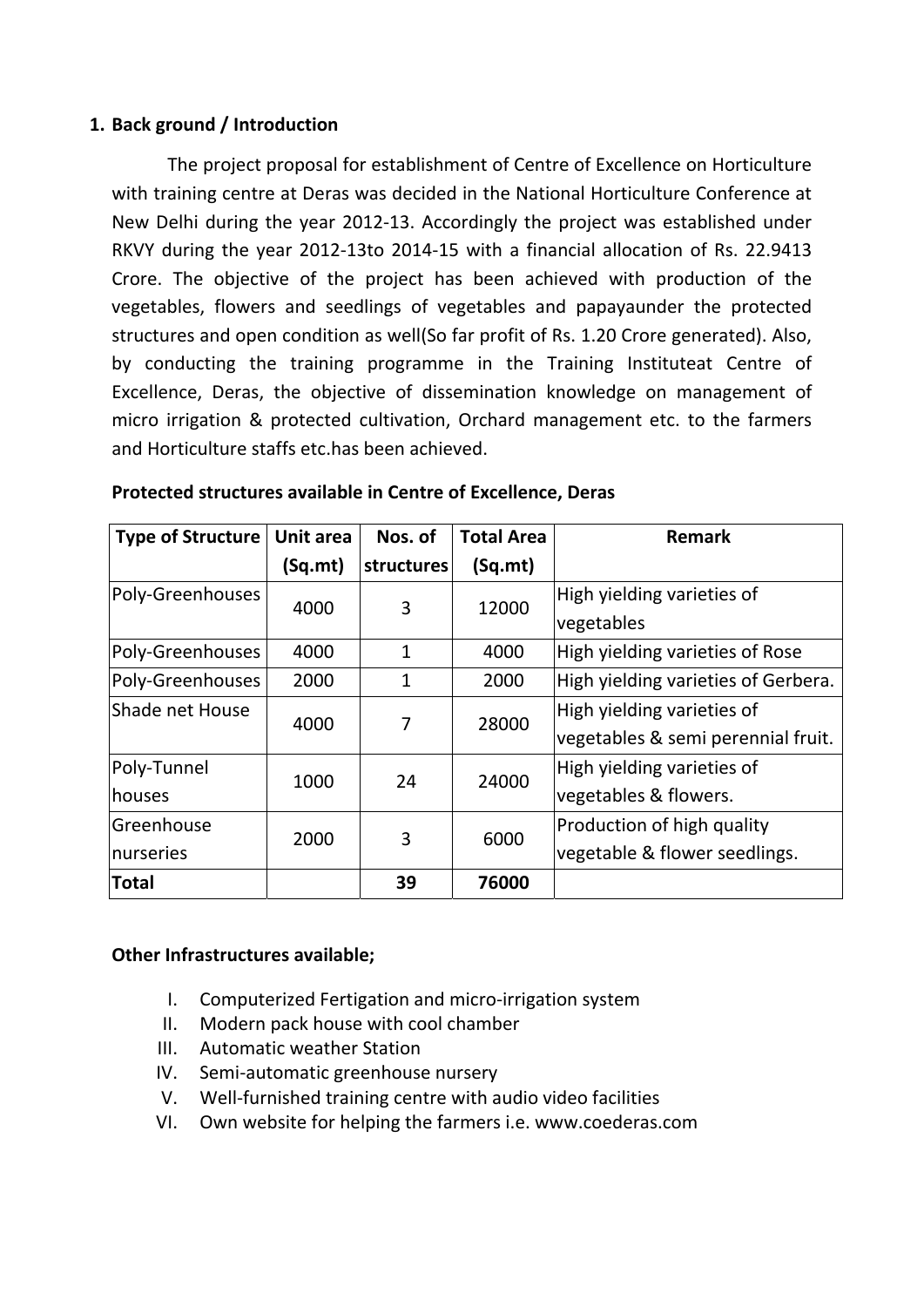The crops grown under protected structures at CoE, Deras with computerized Fertigation, Micro Irrigation system and plant protection system. The vegetable seedling are raised ideal condition of temperature and humidity in semi condition green house has been highly appreciated and accepted by the farmers. So far 1, 50, 00,000nos. seedlings of hybrid vegetables are raised in the soilless media and supplied to the farmers of Odisha. The vegetables and flowers are grown with modern technology under protected conditions to reduce labour cost and prolong self-life and quality. Water conservation system has been adopted with storage of water in polythene lined farm pond. A model grading and packing unit has been established with fully equipped pre‐cooling unit and grading platform. The produce is marketed with brand name of Centre of Excellence (CEO) with proper sorting, grading and packing. The entire project is monitored with CC TV surveillance. Solar Fencing has been done to avoid elephant menace. The training centre has been established for on-farm demonstration of modern technologies in the horticulture sector.

| SI.            | <b>Period of Training</b><br><b>Scheme</b><br><b>Training programme</b> |                      | Physical (No.)                                                                           |               |                 |                     |
|----------------|-------------------------------------------------------------------------|----------------------|------------------------------------------------------------------------------------------|---------------|-----------------|---------------------|
| No.            |                                                                         |                      |                                                                                          | <b>Target</b> | <b>Admitted</b> | <b>Successfully</b> |
|                |                                                                         |                      |                                                                                          |               |                 | completed           |
| $\mathbf{1}$   | Micro Irrigation &                                                      | <b>RKVY</b>          | <b>March 2016</b>                                                                        | 75            | 42              | 35                  |
|                | <b>Protected Cultivation</b>                                            |                      | June 2016                                                                                |               | 33              | 29                  |
|                | Management (one month<br>duration)                                      |                      | Sept 2016                                                                                |               | 26              | 25                  |
|                |                                                                         | Sub-Total            |                                                                                          | 75            | 101             | 89                  |
| $\overline{2}$ | Six months HRD Gardeners' NHM<br>Training for self-<br>employment       | (MIDH)               | From July'2016 to<br>Decmber'2016                                                        | 50            | 29              | 20                  |
| 3              | One year diploma course<br>training for Contractual<br><b>HEWs</b>      | <b>State</b><br>Plan | 1st phase (20th Dec'15<br>to 19 th May'16) 2nd<br>phase (20th July'16 to<br>20th Oct'16) | 33            | 33              | 33                  |
| $\overline{4}$ | <b>Orchard Management</b>                                               |                      | MGNREG October 2015                                                                      | 100           | 75              | 71                  |
|                | <b>Training</b>                                                         | S                    | November 2015                                                                            | 100           | 73              | 65                  |
|                | (One Month duration)                                                    |                      | December 2015                                                                            | 100           | 67              | 60                  |
|                |                                                                         |                      | January 2016                                                                             | 100           | 42              | 38                  |
|                |                                                                         |                      | February 2016                                                                            | 100           | 61              | 46                  |
|                | Sub-Total                                                               |                      |                                                                                          | 500           | 318             | 313                 |
|                | <b>Grand Total</b>                                                      |                      |                                                                                          | 658           | 481             | 455                 |

#### **TRAINING PROGRAMME ORGANISED SO FAR**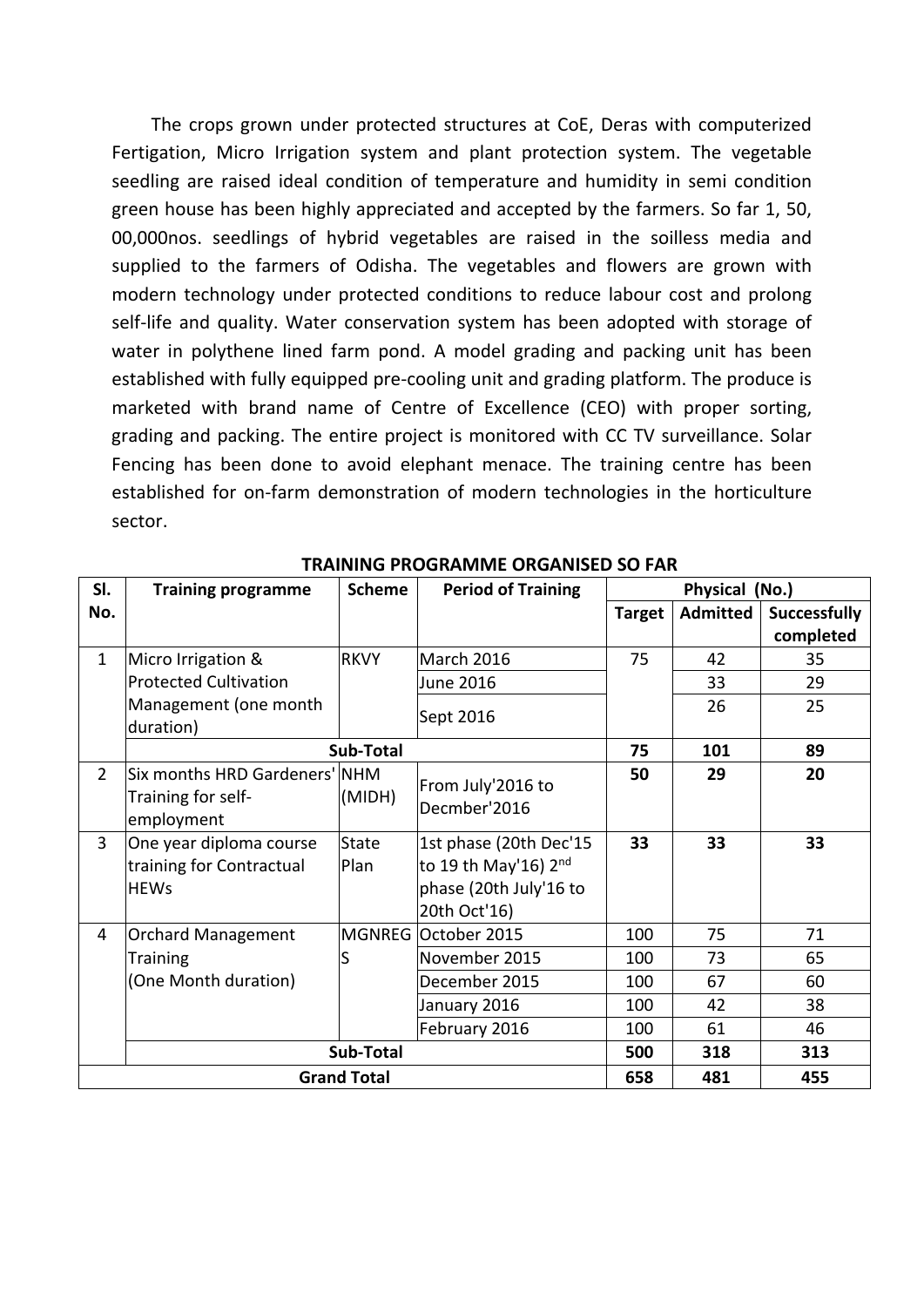### **Problems for cultivation of vegetables and flowers under protected structures at Centre of Excellence, Deras**

The Deras dam is at the upper reach for which there has been water logging during rainy season. Poor drainage condition in the other season particularly at lower reach of the project has made it difficult in raising crops in some of the shade net structures and green house structures.

Again, it is observed that the temperature inside all types of structures remain higher than the outside temperature in all seasons. Though there is no problem regarding raising crops in winter, there has been problem in raising in crops in summer. Some modifications in design of the structures are necessary, so that the inside temperature can be reduced. So, modification of structures to limit temperature limit in summer is required, so that crop can take up round the year.

#### **2. Aim and objective of the new proposal**

- To improve the crop productivity in the existing protected structures by reducing the inside temperature of the structures.
- To take steps to reduce the temperature inside the structures by modifying the structural designs as follows.
	- i) Provision of rolling of side wall bio-nets.
	- ii) Ventilators to be fixed for moving the air inside the structure.
	- iii) Foggers may be installed in structures where not fixed.
	- iv) Sprinklers may fixed on the roof of the structures like poly houses & poly tunnels.
- To improve the soil drainage by establishment of sub-surface drainage system and breaking of the sub-surface water flow (seepage line) by construction of deep drainage system at the upper reach across the slope.
- To impart training on modern technologies of horticulture to the farmers, entrepreneurs as well as refresh the knowledge of staffs.
- To improve problematic soil by replacing with the good quality soil.
- To act as demonstrative farm on hi‐tech production of vegetables, semi perennial fruits and flowers under protected structures supported with micro irrigation and mulching.

#### **3. Feasibility / Basic information**

Centre of Excellence, Deras is situated in the Deras Agriculture farm over an area of 36.6 Ac. and is situated at Haridamada village near Mendhasal of Khorda district. The site is connected with all-weather blacktop road. The project is situated near Deras dam.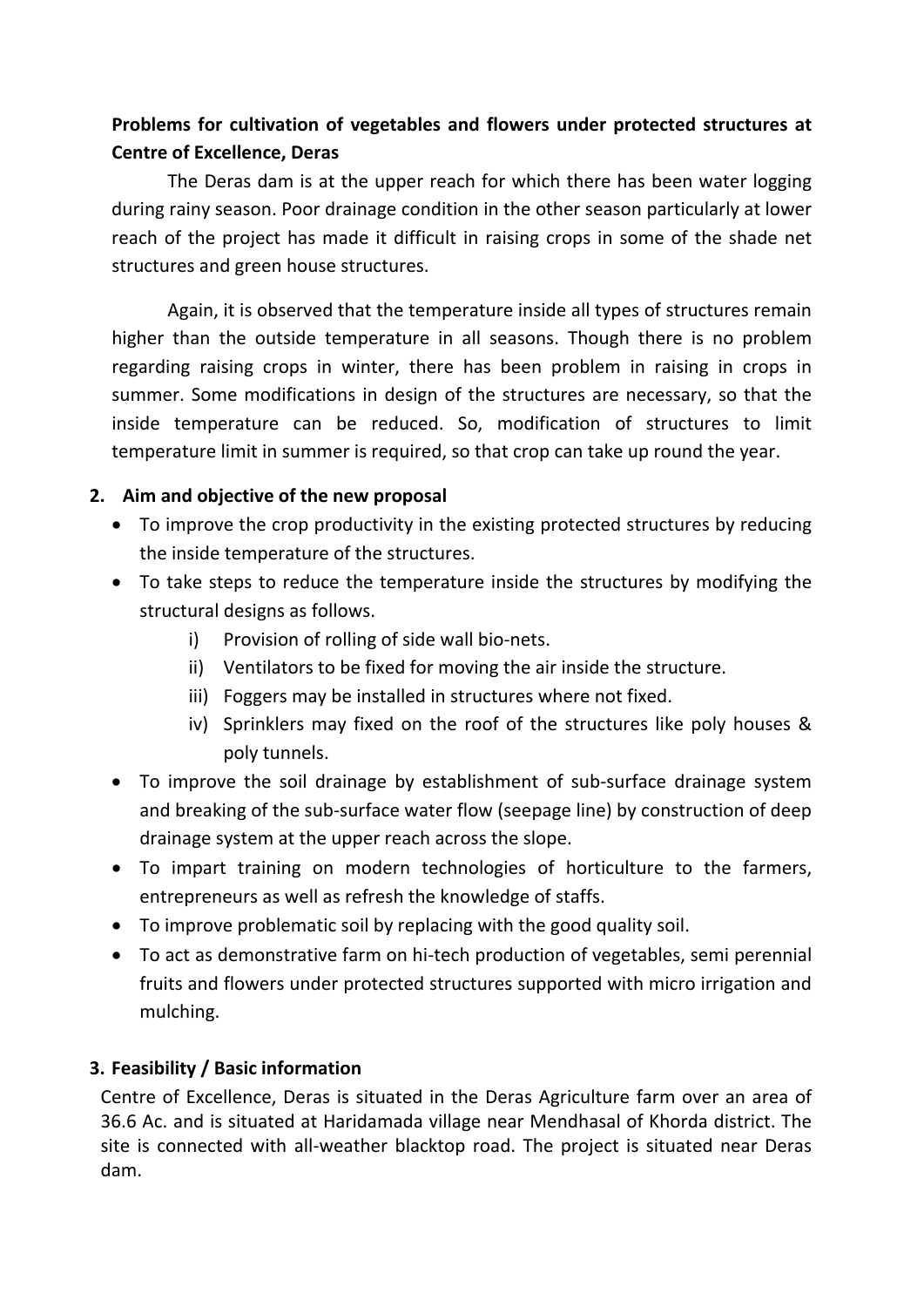#### 4. **Implementing agency:**

Asst. Director of Horticulture headed the Centre of Excellence, Deras, who is assisted by 3 Asst. Horticulture Officers, 1 Asst. Agriculture Engineer, 3 Horticulture Overseers, 3 Horticulture Extension Workers, 3 Gardeners, 1 Attendant and Junior clerk.

#### **5. Sector / sub sector:**

Infrastructure and Assets.

#### **6. Anticipated benefits:**

- a. Persistent poor drainage problem will be overcome.
- b. Improvement of the soil structure suitable for horticulture crops.
- c. Production of vegetables and flowers in all seasons.
- d. Increase the productivity of the crops under protected structure.
- e. Increasing the accommodation capacity of the hostel and secured accommodation of the lady‐trainees in separate hostel.
- f. Beautification of the campus.
- g. Engaging rural unemployed youth and check migration through training and engagement.

#### **7. Output and outcome**

- a. Improve the capacity building of the farmers, entrepreneurs, agricultural / horticultural extension agencies on modern technologies of horticulture industry.
- b. Demonstration and sustainable production of vegetables and flowers in the existing protected structures.
- c. Provide quality vegetables and papaya seedlings all around the year.
- d. Centre will be act as a bread‐butter for the local un‐employed skilled / casual laborers.
- e. Centre will emerge as a model centre for hi‐tech horticulture.
- f. Campus of the Centre will be well protected.
- g. Quality of training and accommodation of the trainees will be improved.

#### **8. Proposed work / activities with detail narration;**

In this project, it has been proposed for soil amendment, improvement of drainage system, improvement of protected structure and construction of a gents hostel along with other requirements as follows;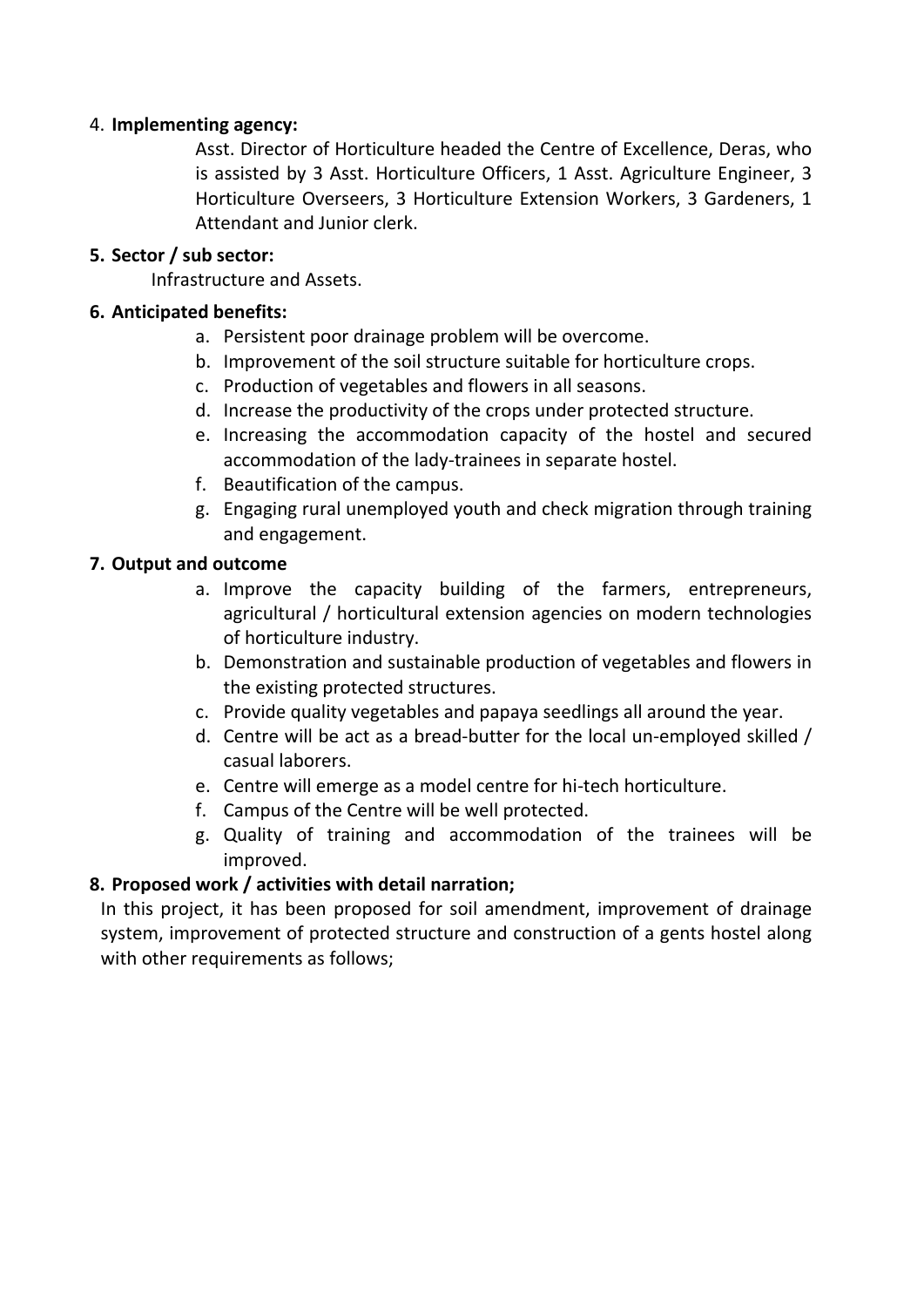## **A. Construction of civil work (RCC Drainage & Compound wall)**

| SI<br>No.      | <b>Proposed Item of work</b>                                                                                                                                                                                                                   | Unit       | <b>Size</b> | Rate per<br>unit (Rs.) | <b>Total amount</b><br>required (Rs.) |
|----------------|------------------------------------------------------------------------------------------------------------------------------------------------------------------------------------------------------------------------------------------------|------------|-------------|------------------------|---------------------------------------|
| $\mathbf{1}$   | Construction of RCC drainage channel<br>with RCC common ground wall for<br>drainage channel & compound wall                                                                                                                                    | <b>RMT</b> | 400         | $12400/-$              | 49,60,000/-                           |
| $\overline{2}$ | Construction of boundary wall with<br>provision of RCC pillar and RCC plinth<br>band, designed MS grill at the super<br>structure from office main gate to<br>CoE boundary in different reaches                                                | <b>RMT</b> | 80          | $6000/-$               | 4,80,000/-                            |
| $\overline{3}$ | Construction of boundary wall along<br>the main road from IDCO / Food park<br>boundary wall to Haridamada road<br>with the provision of RCC pillar, plinth<br>band, RCC tie bund and brick work<br>with fly ash brick masonry wall<br>complete | <b>RMT</b> | 400         | $5500/-$               | 22,00,000/-                           |
| 4              | Constriction of safety toilet tank near<br>existing CoE, Building                                                                                                                                                                              | C.ft       | 20'x10'x6'  | LS                     | $3,50,000/-$                          |
| 5              | Construction of end point RCC drainage channel with provision of 3 ft dia<br>RCC underground Hume pipe                                                                                                                                         |            |             |                        |                                       |
|                | a. RCC drainage channel                                                                                                                                                                                                                        | <b>RMT</b> | 100         | $8500/-$               | 8,50,000/-                            |
|                | b. RCC underground Hume pipe<br>with chamber                                                                                                                                                                                                   | <b>RMT</b> | 200         | $4500/-$               | $9,00,000/-$                          |
| 6              | Solar photo voltaic cells operated<br>pump sets and water heating facility.                                                                                                                                                                    | 1 nos      |             | LS                     | $5,00,000/-$                          |
|                | <b>Grand Total</b>                                                                                                                                                                                                                             |            |             |                        | 1,02,40,000/-                         |

**(Rupees One CroreTwo lakh Forty thousand) only.**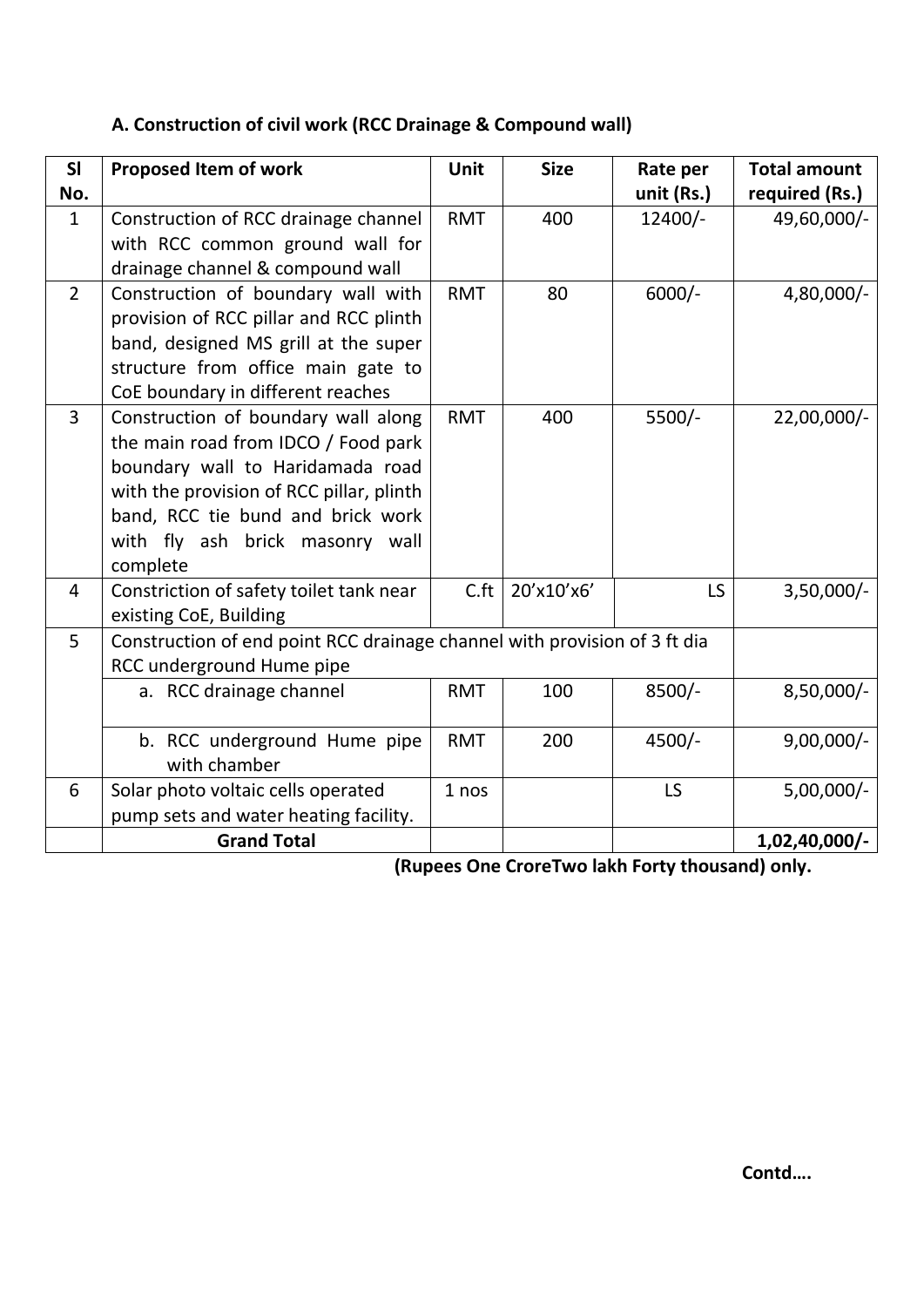## **B. Modification of design of existing poly house and walk‐in tunnel.**

| SI<br><b>No</b> | Proposed Item of<br>work                                                                               | Unit       | <b>Quantity per</b><br>acre                                         | <b>Total</b><br>area<br>(Acre)                     | <b>Total</b><br>qnty.               | Rate<br>per unit<br>(Rs.) | <b>Total amount</b><br>required<br>(Rs.) |
|-----------------|--------------------------------------------------------------------------------------------------------|------------|---------------------------------------------------------------------|----------------------------------------------------|-------------------------------------|---------------------------|------------------------------------------|
| $\mathbf{1}$    | Installation of 50"<br>size exhaust fan,<br>having 20000 to<br>25000 cfm in the<br>poly house          | Nos.       | 16                                                                  | 4.5                                                | 72                                  | 22,000/                   | 15,84,000/-                              |
| $\overline{2}$  | Installation of<br>insect proof net<br>having 20-25 mesh<br>size of width 2mt                          | Sqm        | 300 for 1 acre<br>of GH & 400<br>for 0.25 acre<br>walk in tunnel    | 4.5 Acre<br>GH & 6<br>Acre of<br>walk in<br>tunnel | 3750                                | $40/-$                    | 1,50,000/-                               |
|                 | GI rolling pipe of<br>3⁄4" dia& 2.3 mm<br>thick ness for<br>rolling of net                             | <b>RMT</b> | 150 for 1 acre<br>of GH & 200<br>for 0.25 acre of<br>walk in tunnel | 4.5 Acre<br>GH & 6<br>Acre of<br>walk in<br>tunnel | 5500<br><b>RMT</b><br>(7700)<br>kg) | $50/-$ per<br>kg          | 3,85,000/-                               |
|                 | Accessories (Profile<br>sheet, spring, C-<br>clamp), nut bolt, GI<br>wire / fiber rope,<br>labour etc. | Sqm        | 300 for 1 acre<br>of GH & 400<br>for 0.25 acre<br>walk in tunnel    | 4.5 Acre<br>GH & 6<br>Acre of<br>walk in<br>tunnel | 3750                                | $100/-$                   | $3,75,000/-$                             |
| $\overline{3}$  | Filling of poor<br>drainage areas<br>with garden soil                                                  | Cum        | 4000 x 0.4                                                          | 1 Acre GH                                          | 1600                                | $283/-$                   | 4,52,800/-                               |
| $\overline{4}$  | Solar photo voltaic<br>cells operated<br>pump sets                                                     | No         | 3HP each<br><b>Total</b>                                            |                                                    | 2 nos                               | 3,00,000                  | $6,00,000/-$                             |
|                 |                                                                                                        |            |                                                                     | 35,46,800/-                                        |                                     |                           |                                          |

**(Rupees Thirty Five lakh Forty Six thousand Eight hundred) only.**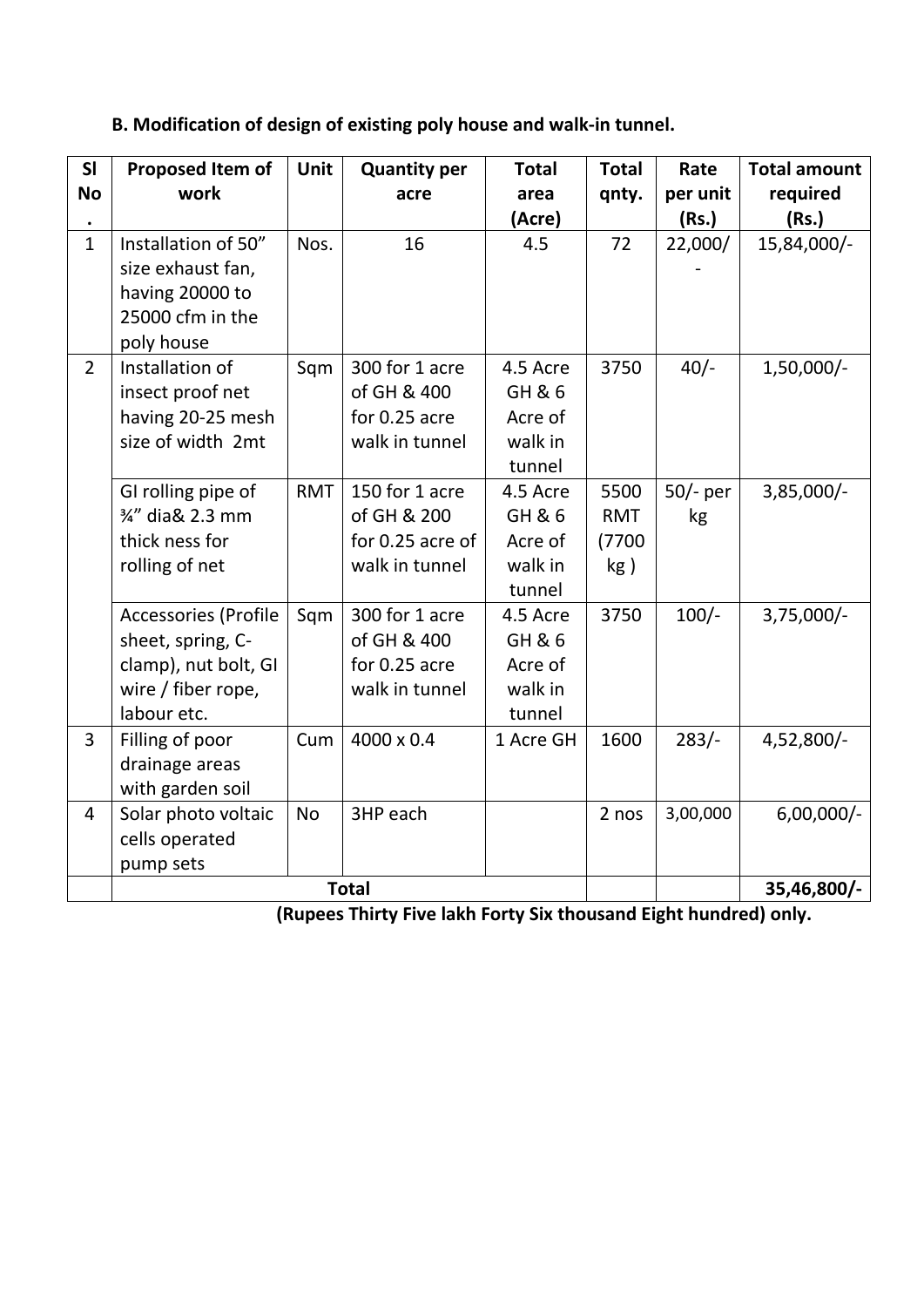# **Abstract of Work:**

| <b>Components</b>                            | <b>Items</b>                  | <b>Total amount</b><br>required (Lakh Rs.) |
|----------------------------------------------|-------------------------------|--------------------------------------------|
|                                              |                               | 49.60                                      |
| Construction of civil work (RCC              | <b>Drainage</b>               |                                            |
| Drainage, Compound wall etc)                 | Boundary                      | 26.80                                      |
|                                              | <b>RCC Drainage with Hume</b> | 21.00                                      |
|                                              | pipe, safety Toilet tank      |                                            |
|                                              | Solar photo voltaic cells     | 05.00                                      |
|                                              | operated pump sets and        |                                            |
|                                              | water heating facility        |                                            |
|                                              | Total-1                       | 102.400                                    |
| Modification of<br>design<br>of <sub>l</sub> | Installation of 50" size      | 15.84                                      |
| existing poly house and walk-                | exhaust fan                   |                                            |
| in tunnel                                    | Installation of rolling pipe  | 9.10                                       |
|                                              | and insect proof net          |                                            |
|                                              | Filling of poor drainage      | 4.528                                      |
|                                              | areas with garden soil        |                                            |
|                                              | Solar photo voltaic cells     | 6.00                                       |
|                                              | operated pump sets            |                                            |
|                                              | Total -2                      | 035.468                                    |
| Total $1 + 2$                                | 137.868                       |                                            |
| Contingency                                  | 002.757                       |                                            |
| <b>Grand Total</b>                           | 140.625                       |                                            |

**(Rupees One Crore Forty lakh Sixty two thousand Five thousand) only.**

### **9. Definite time line: 2 Years duration**

| <b>Components</b>                         | 2016-17 | 2017-18 | <b>Total</b> |
|-------------------------------------------|---------|---------|--------------|
| Construction of civil work (RCC Drainage, | 26.000  | 76.400  | 102.400      |
| Compound wall, Safety toilet tank etc)    |         |         |              |
| Modification of design of existing poly   | 35.468  |         | 035.468      |
| house and walk-in tunnel                  |         |         |              |
| <b>Total</b>                              | 61.468  | 76.400  | 137.868      |
| Contingencies                             | 01.229  | 01.528  | 002.757      |
| <b>Grand Total</b>                        | 62.697  | 77.928  | 140.625      |